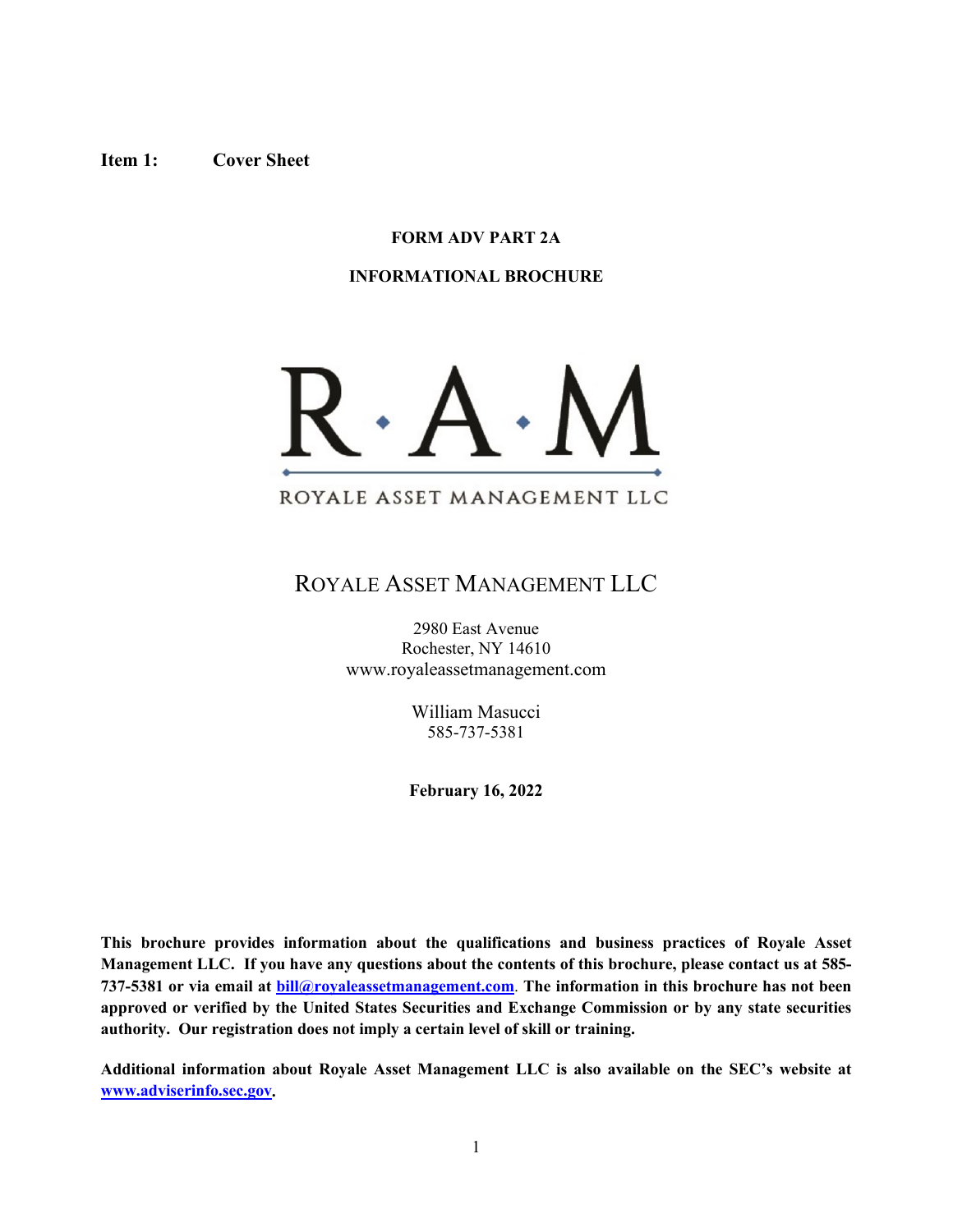# <span id="page-1-0"></span>**Item 2: Statement of Material Changes**

Royale Asset Management LLC is required to disclose any material changes. Since the last ADV update on April 29, 2021, there has been no material changes.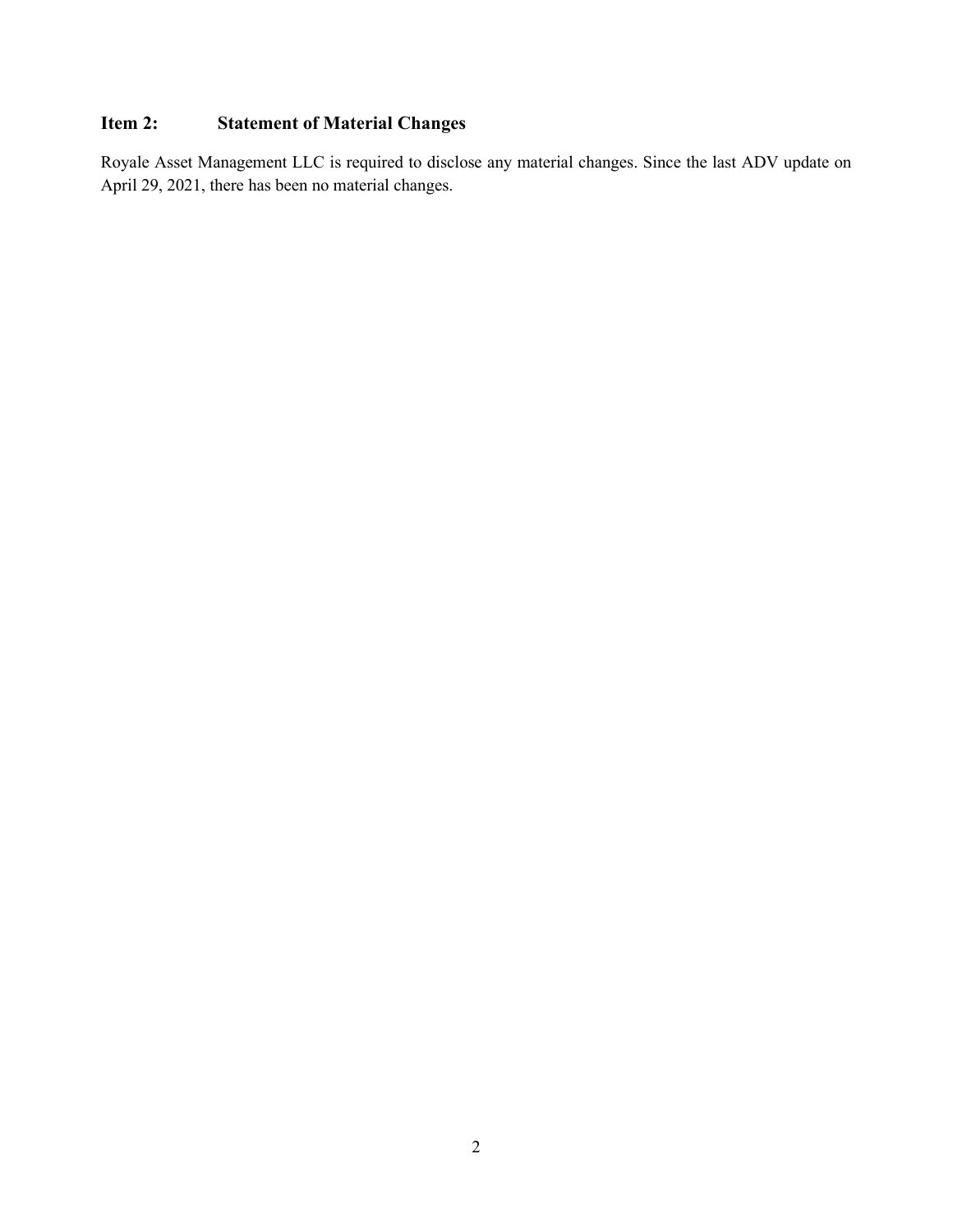#### <span id="page-2-0"></span>Item  $3:$ **Table of Contents**

# TABLE OF CONTENTS

| Item 1:     |                                                                                                   |
|-------------|---------------------------------------------------------------------------------------------------|
| Item 2:     |                                                                                                   |
| Item 3:     |                                                                                                   |
| Item 4:     |                                                                                                   |
| Item 5:     |                                                                                                   |
| Item 6:     |                                                                                                   |
| Item 7:     |                                                                                                   |
| Item 8:     |                                                                                                   |
| Item 9:     |                                                                                                   |
| Item $10$ : |                                                                                                   |
|             | Item 11: Code of Ethics, Participation or Interest in Client Transactions and Personal Trading 12 |
|             |                                                                                                   |
|             |                                                                                                   |
|             |                                                                                                   |
|             |                                                                                                   |
|             |                                                                                                   |
|             |                                                                                                   |
|             |                                                                                                   |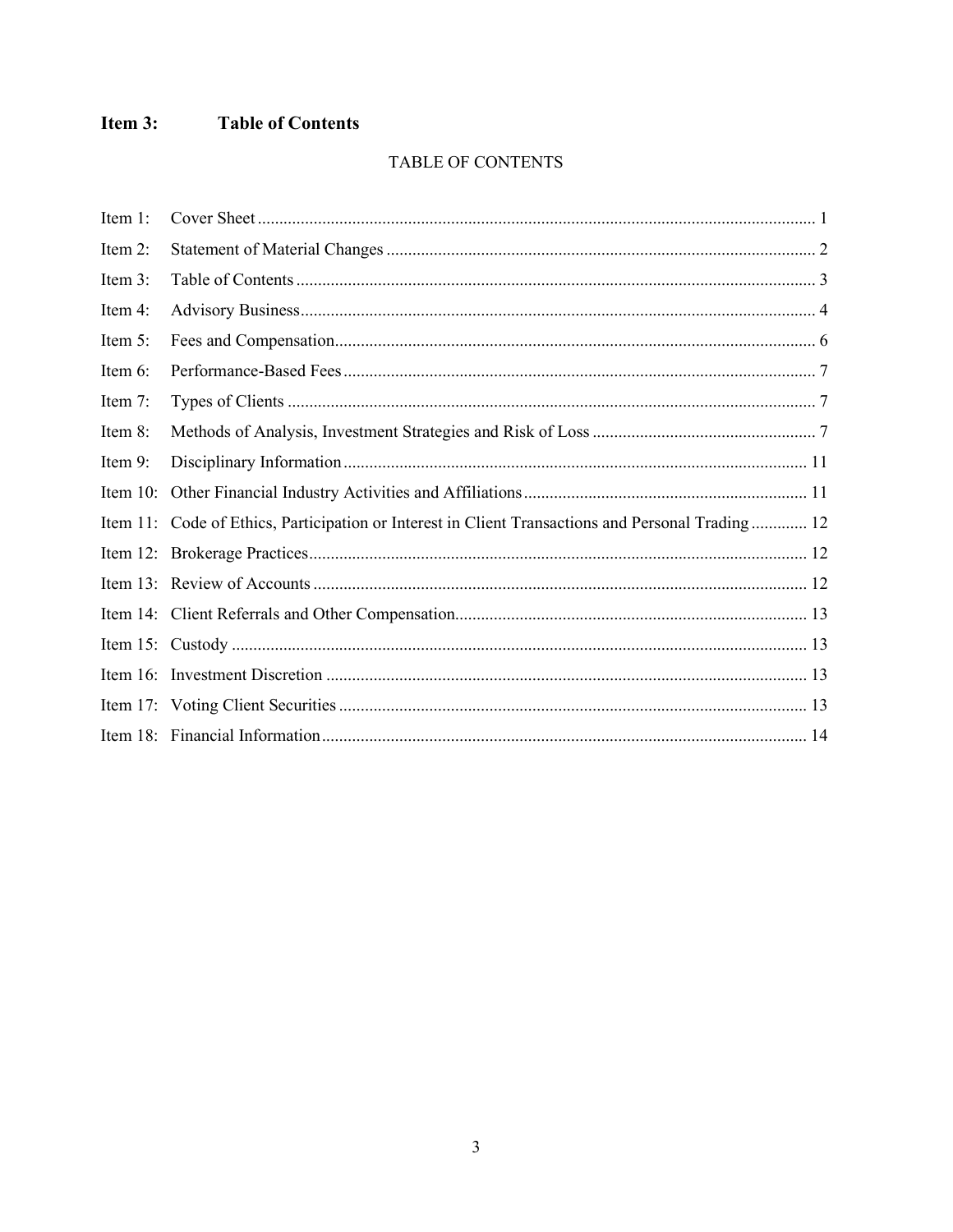#### INFORMATIONAL BROCHURE

#### ROYALE ASSET MANAGEMENT LLC

#### <span id="page-3-0"></span>**Item 4: Advisory Business**

Royale Asset Management LLC ("RAM") has been in business since November, 2015. William Masucci is the firm's only principal owner. Prior to forming RAM, Mr. Masucci was the CEO/CFO of a large family office in Upstate New York.

RAM provides financial management services to a select group of clients, who are most typically high net worth individuals and family offices, and may also provide referrals and non-investment related consulting services. RAM's primary objective is handle clients of high net worth, typically with multiple outside money managers, and act as the intermediary between the owner of the wealth and the other managers. Each client receives financial management services from RAM that are specifically tailored to that individual or family. These services are not typical financial planning services whereby goals and objectives are obtained and a plan made to achieve them. Typical RAM clients are instead more concerned with managing the various relationships, including money managers, banks, attorneys, accountants and other professionals needed to ensure their wealth is maintained and ultimately transferred to the intended parties. We are often referred to as a client's "Gatekeeper", as our role is overseeing a client's overall investment strategy and acting as the main contact point and advocate for each client. This allows clients to focus on living their lives, and not worrying about other professionals trying to sell them products. We refer to this as "keeping the wolves at bay".

The process begins with a review of the totality of a client's financial circumstances, which include current estate plans, trusts, other assets, and investments. At times, the organizational structure of these circumstances can be very complex, with various trusts and family partnerships created to hold and manage the family's wealth. RAM's services include monitoring asset allocation, manager selection, due diligence on money managers, and performance reporting. RAM clients will have available an advisor on all key decisions, whether it be home purchase or a major investment. Our goal is to streamline these organizations and hopefully therefore reducing costs, reviewing tax filings to ensure they are complete and timely, and working with all of the clients other professionals in an effort to provide seamless management of each client's financial life.

Individuals often come to RAM with an assortment of existing managers, and in many cases, these managers are in RAM's opinion appropriate choices for the individual's assets. Where RAM attempts to add value is through the management of these managers: pressing each manager for specific concessions for the RAM client's benefit, challenging the manager's thought processes, and finding newer and emerging managers the larger firms may have ignored. As an adviser that is not affiliated with a bank or large institution, RAM has the ability to see the bigger picture in terms of the client's overall circumstances and portfolio. If RAM believes that a manager, or managers, are not performing their duties, or feels the client's needs can be met better elsewhere, RAM will encourage clients to make these changes, but will not do so without prior approval from the client. Our clients find all of the information they need in one place, organized in a manner that can be easily understood.

RAM does not typically manage clients' assets directly, but may do so if RAM believes the client does not need multiple money managers. In these limited circumstances, RAM will manage client assets on either a "discretionary" or "non-discretionary" basis. When RAM is engaged to provide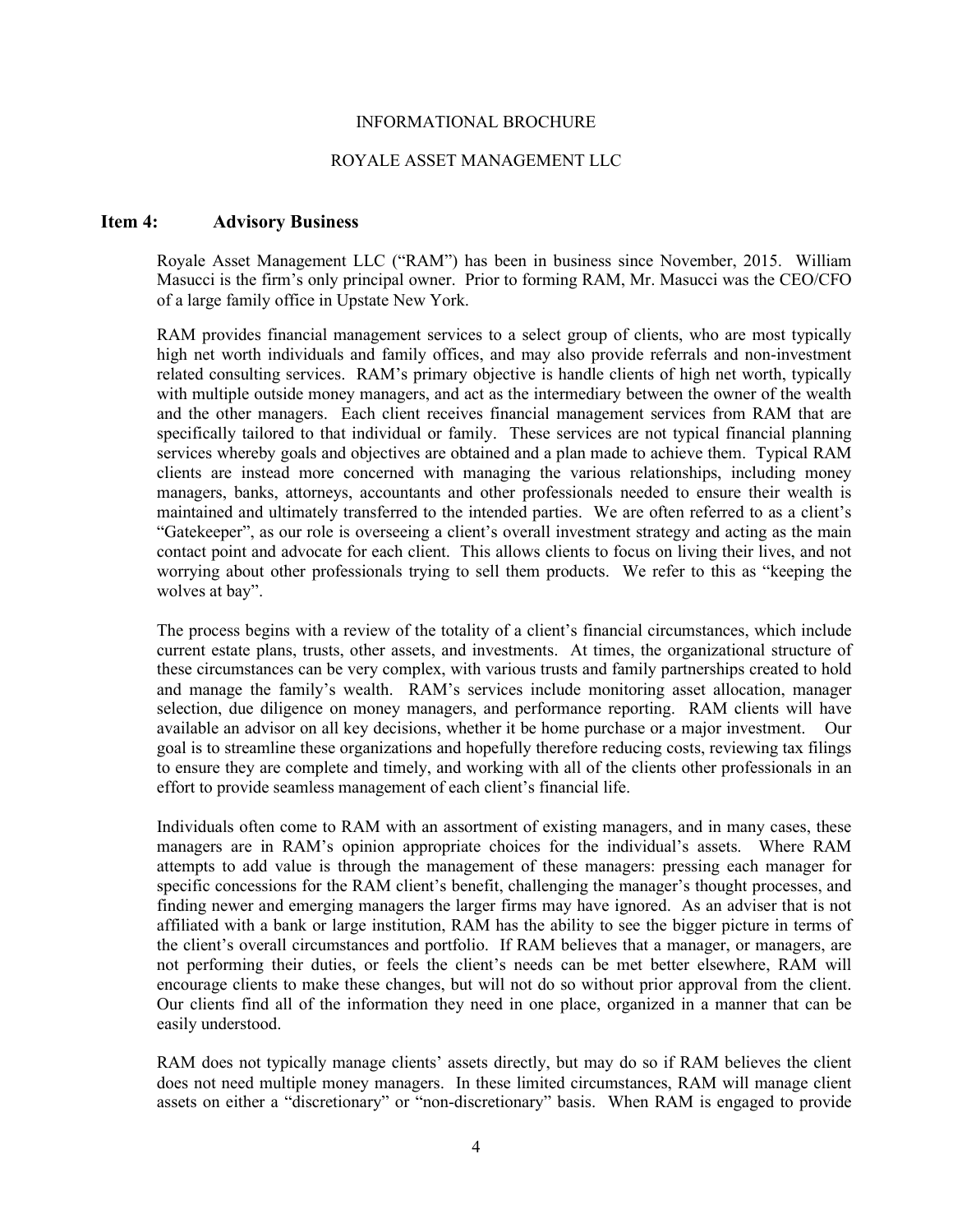asset management services on a discretionary basis, we will monitor your accounts to ensure that they are meeting your asset allocation requirements. If any changes are needed to your investments, we will make those changes. These changes may involve, but are not limited to, selling a security or group of investments, keeping proceeds in cash, and hiring or firing outside managers. You may at any time place restrictions on the types of investments we may use on your behalf, or on the allocations to each security type. You will also receive statements at least quarterly from your account custodian. Clients engaging us on a discretionary basis will be asked to execute a Limited Power of Attorney (granting us the discretionary authority over the client accounts) as well as an Investment Management Agreement that outlines the responsibilities of both the client and RAM.

For clients who engage RAM on a non-discretionary basis, while we will continue an ongoing relationship with each client, being involved in various stages of their lives and decisions to be made, we will seek specific approval of changes to client accounts before any changes are made. Clients can always make deposits or withdrawals in their accounts at any time. Clients will be responsible for executing an Investment Management Agreement that outlines the responsibilities of both the client and RAM.

If you request, RAM may recommend the services of other professionals for implementation purposes. You are under no obligation to engage the services of any such recommended professional. You retain absolute discretion over all such implementation decisions and are free to accept or reject any recommendation from RAM. If you engage any professional recommended by RAM, and a dispute arises thereafter relative to such engagement, you agree to seek recourse exclusively from and against the engaged professional.

#### Consulting Services

RAM may provide consulting services to Institutional Clients (Advisers and Broker-Dealers) as well as individuals that work at non-affiliated companies (including investment and non-investment related matters, including estate planning, retirement planning, tax planning, marketing consulting for private companies, etc.). Consulting services may also be offered to individuals at other investment advisors. Prior to engaging RAM to provide planning or consulting services, Institutional Clients and individuals are generally required to enter into a written agreement with RAM setting forth the terms and conditions of the engagement (including termination), describing the scope of the services to be provided, and the portion of the fee that is due from the Institutional Client and individuals prior to RAM commencing services.

#### **Assets Under Management**

As of December 31, 2021, RAM had \$49,507,398 in assets under management which were managed across 27 discretionary accounts. As of the same date, RAM has an additional \$221,738,260 of assets under advisement. Assets under advisement mean assets of our clients for which we provide recommendations but do not have continuous and regular supervision of those assets.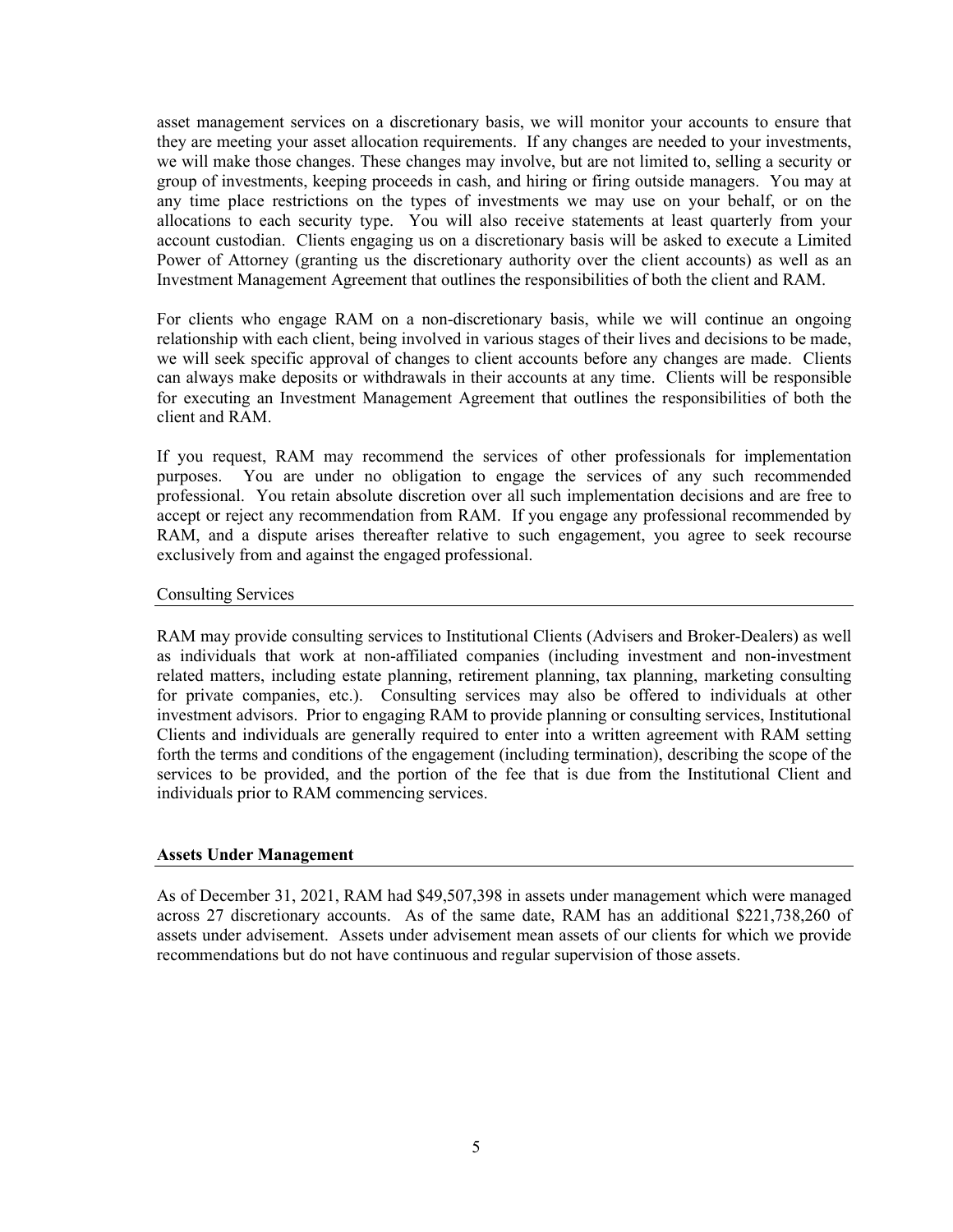## <span id="page-5-0"></span>**Item 5: Fees and Compensation**

### **A. Fees Charged**

All individuals will be required to execute an agreement with RAM outlining the services to be performed, as well as the fees for those services. Clients are under no obligation at any time to engage or to continue to engage, RAM for investment services. If you do not receive a copy of this brochure at least 48 hours prior to the execution of an Agreement, you may terminate the agreement within the first five (5) business days without penalty.

Fees for services can be an initial fixed fee/retainer followed by an annual fixed fee, or if specifically requested by the client, a fee based on assets under management. Because the typical RAM client's financial circumstances are so complex due to the higher net worth than the average RIA client, each client's case is truly unique, and therefore a simple fee tier for assets is not appropriate. In many cases, the asset management aspect of RAM's services is actually a smaller part of the work performed, as opposed to the overall strategy management and monitoring services that RAM provides. Other factors determining the fee arrangement and amount include the sense of urgency, the number of potential other professionals involved, whether there are significant complicating factors such as business ownership or heir issues. Generally, however, fixed fees range between \$50,000 and \$150,000, and the range of fees based on the assets under management varies from 0.15% to 1.00%, on an annual basis. However, these fees are guidelines, subject to change according to the complexity of the situation. It is important to note that in many cases, the amount of assets under management is not an appropriate proxy for the amount of work required for a given client.

Fees for consulting services widely depend on the services being provided. However, generally, they provided at a fixed fee between \$5,000 and \$20,000, paid over a three month period. The fee depends on the deliverable.

#### **B. Fee Payment**

#### *Fixed Fee*

These fees are generally paid via a deposit of 50% at the inception of the engagement, and the remaining balance upon completion of work. On an ongoing basis, the annual fee will be mutually agreed at the end of the initial engagement, and typically billed monthly in arrears. Clients can pay the invoice by any means available to them (check, wire, etc.).

#### *Assets Under Management*

For clients who specifically request it, fees will be based on the assets under management. The fee is paid either monthly or quarterly, in advance or in arrears, depending on each client's arrangement with RAM. The value used for the fee calculation is the net value of assets managed as of the last market day of the previous quarter or month. This means that if your annual fee is 0.40%, then each quarter we will multiply the value of the account by 0.40% then divide by 4 or 12 respectively to calculate our fee. In calculating the market value of a client's assets, assets allocated to cash or a cash proxy, such as a money market account, will be included in the calculation of assets under management. Once the calculation is made, an invoice will be sent to the client, and clients can pay the invoice by any means available to them (check, wire, etc.).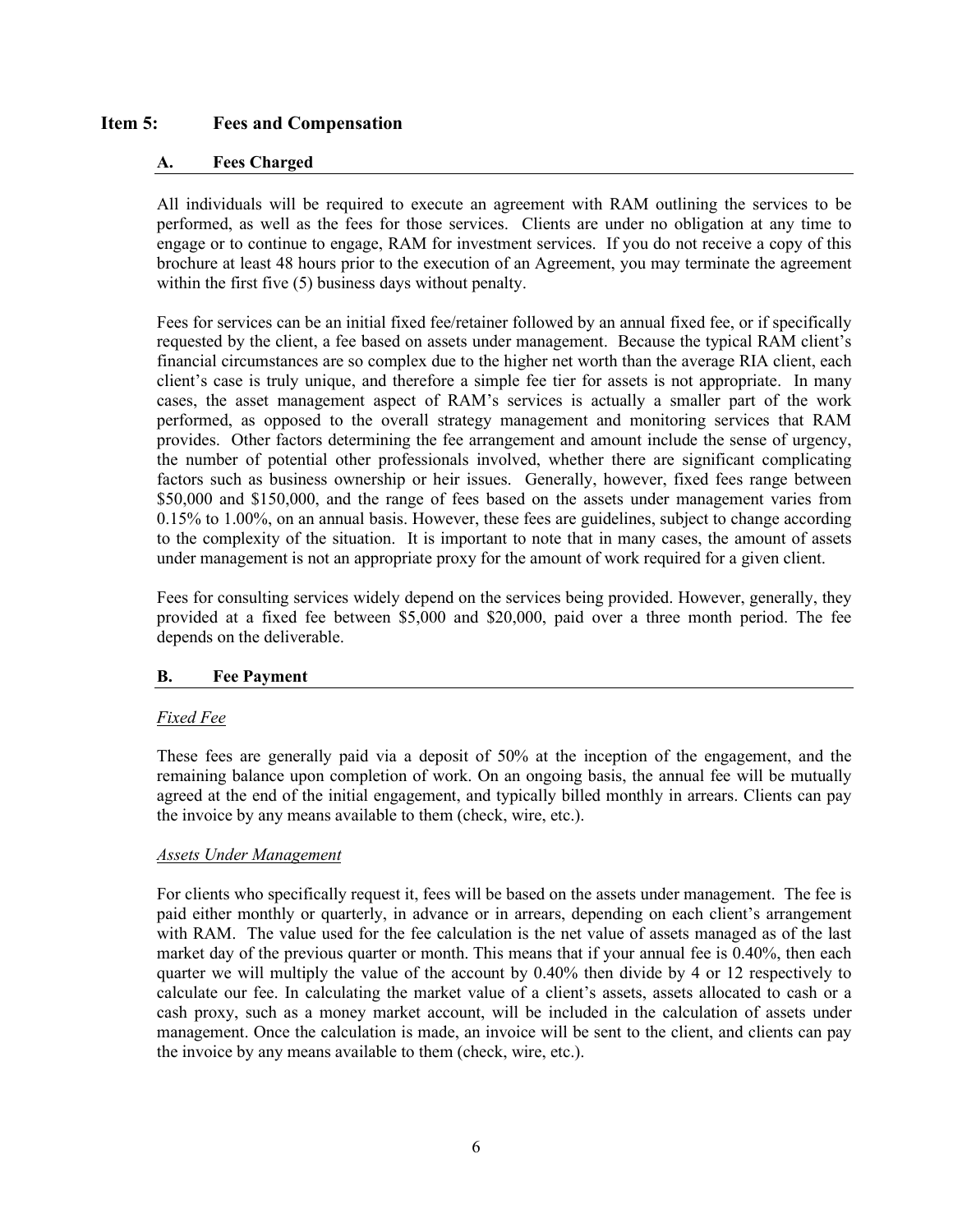#### **C. Other Fees**

There are no additional fees payable to RAM. Clients referred to an Investment Manager will pay fees to that Investment Manager. There may or may not be additional fees or expenses to third parties or Investment Managers, depending on the Investment Manager and the agreement between that Investment Manager and their client. Clients should thoroughly and carefully review all materials from any Investment Manager prior to executing or otherwise entering into any agreement with an Investment Manager. Clients may incur other expenses with the implementation of advice provided such a commissions, custodian fees, or mutual fund expenses. None of these fees is payable to RAM.

#### **D. Pro-rata Fees**

Clients are free to terminate engagements at any time. In the event a client terminates an engagement, RAM will issue an invoice to the client for work expended, and return any unearned fees to the client. If the hours expended are greater than the initial retainer, the client shall be responsible for any outstanding amount due. Clients should be advised that a great deal of work occurs in the beginning of the engagement, including document reviews, client interviews, and analysis. This means that if a client terminates later in the process, the majority of a fixed fee may have already been earned.

#### **E. Compensation for the Sale of Securities**

This item is not applicable.

#### <span id="page-6-0"></span>**Item 6: Performance-Based Fees**

RAM will not charge performance based fees.

# <span id="page-6-1"></span>**Item 7: Types of Clients**

Our practice is limited to high net worth individuals and their families, and family offices. There is no minimum to become a client of RAM.

#### <span id="page-6-2"></span>**Item 8: Methods of Analysis, Investment Strategies and Risk of Loss**

It is important for you to know and remember that all investments carry risks. **Investing in securities involves risk of loss that clients should be prepared to bear.** 

RAM's focus is on the management of an individual or family's overall financial conditions. Generally, RAM recommends maintaining existing relationships with the client's managers, and simply seeks to synergize those relationships to work for the client's best interests in the most productive way possible.

As a client's "Gatekeeper", it is RAM's duty to evaluate the work of the current managers and other professionals. That means at times, RAM will find and recommend a new manager for one or more of its clients. These managers are selected for a specific niche of expertise they provide, which is either not available through an existing manager, or whose overall benefit RAM believes will exceed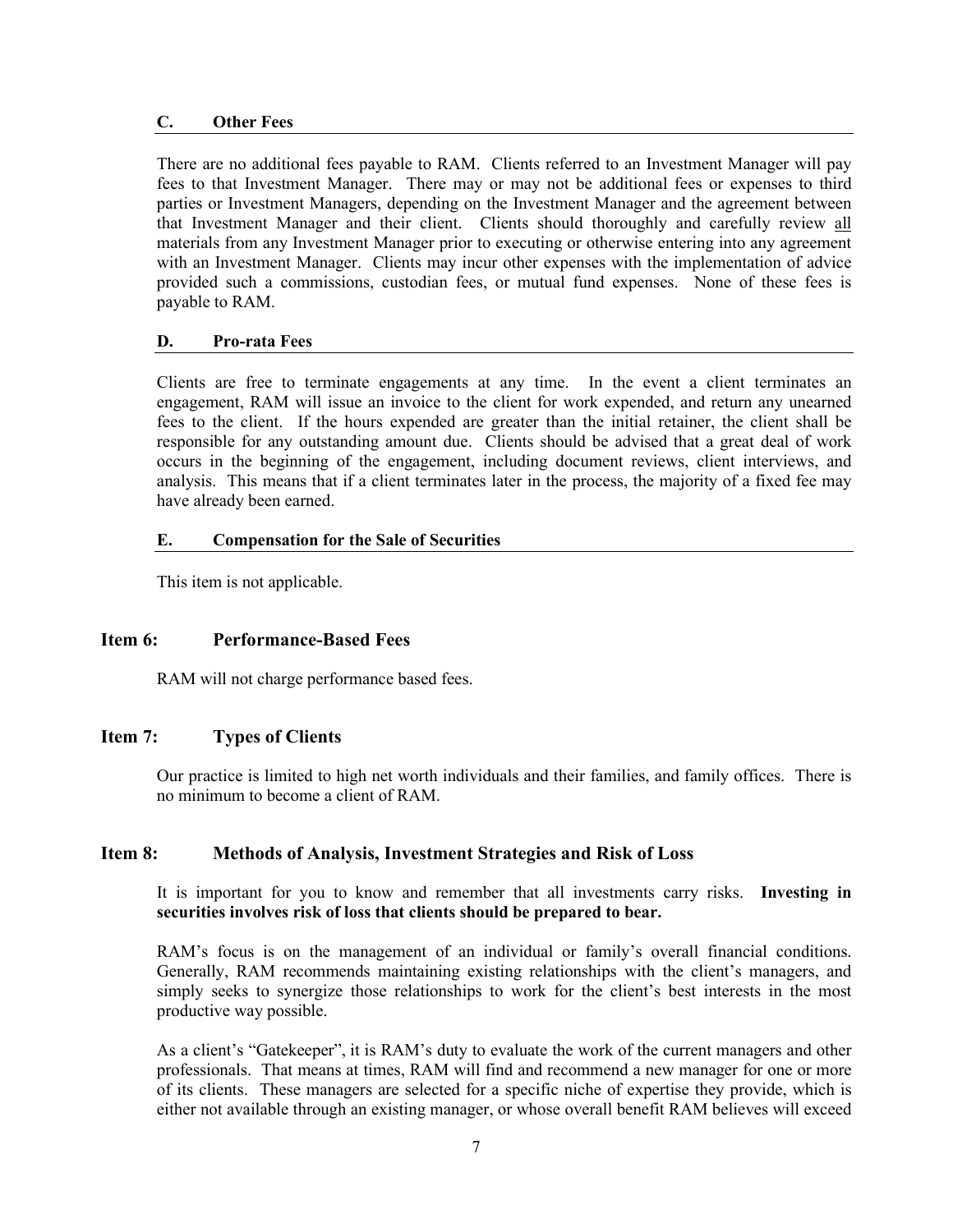that which a current manager is providing for some portion of a client's investments. For example, many larger managers with whom clients have relationships will have proprietary strategies, but RAM may find a manager whose performance and expense ratio RAM believes is worth including as an additional allocation, or as a replacement for a current manager. Because RAM does not have any "in house" products or niche strategies, RAM believes its ability to independently review these managers is enhanced as compared to firms with larger conflicts of interest in that they recommend their own products for multiple layers of fees.

In selecting managers for recommendation, RAM considers the specific expertise of the manager, the background and prior experience of each portfolio manager, the manager's regulatory history and filings, the experiences of other investors, the overall track record for various investment cycles, the potential opportunity for the asset class, and how the particular manager's anticipated portfolio will fit into the client's overall financial circumstances. Once a manager is included in a client portfolio, RAM monitors that client's performance and business operations with the goal of anticipating manager failures, sub-quality performance, or faulty risk management.

For asset management, because most client assets will be with third party managers some of whom will have pre-existing relationships with the client, the majority of the investments directly managed by RAM will be in stocks, bonds, mutual funds, and ETFs designed for the maximum risk/return profile deemed advisable by RAM. Depending on each client's engagement, other investment in the directly managed accounts, RAM intends to manage the direct assets with the benefit of knowing any other managers in the portfolio, rather than operating blindly, unaware that another manager may be investing in some of the same investments or with a similar correlation profile. It is RAM's goal to manage assets using lower cost investment alternatives, and allocate assets to a combination of active and passive investment management options. For smaller accounts, the allocation strategy may be of a more simple design, because there are not enough funds in the portfolio to include more asset classes and still have meaningful allocations and appropriate diversification.

Additionally, part of the RAM process includes, where appropriate, involving multiple generations in order to facilitate family financial planning. This can increase the financial education of the later generations and manage expectations. However, potential for conflicts of interest exist with the exchange of intergenerational information. RAM attempts to minimize these conflicts by treating each household as its own fiduciary relationship. Information can only be shared across generations with each household's consent.

#### Risk of Loss

There are always risks to investing. **Clients should be aware that all investments carry various types of risk including the potential loss of principal that clients should be prepared to bear.** It is impossible to name all possible types of risks. Among the risks are the following:

• **Political Risks.** Most investments have a global component, even domestic stocks. Political events anywhere in the world may have unforeseen consequences to markets around the world.

• **General Market Risks.** Markets can, as a whole, go up or down on various news releases or for no understandable reason at all. This sometimes means that the price of specific securities could go up or down without real reason, and may take some time to recover any lost value. Adding additional securities does not help to minimize this risk since all securities may be affected by market fluctuations.

• **Currency Risk.** When investing in another country using another currency, the changes in the value of the currency can change the value of your security value in your portfolio.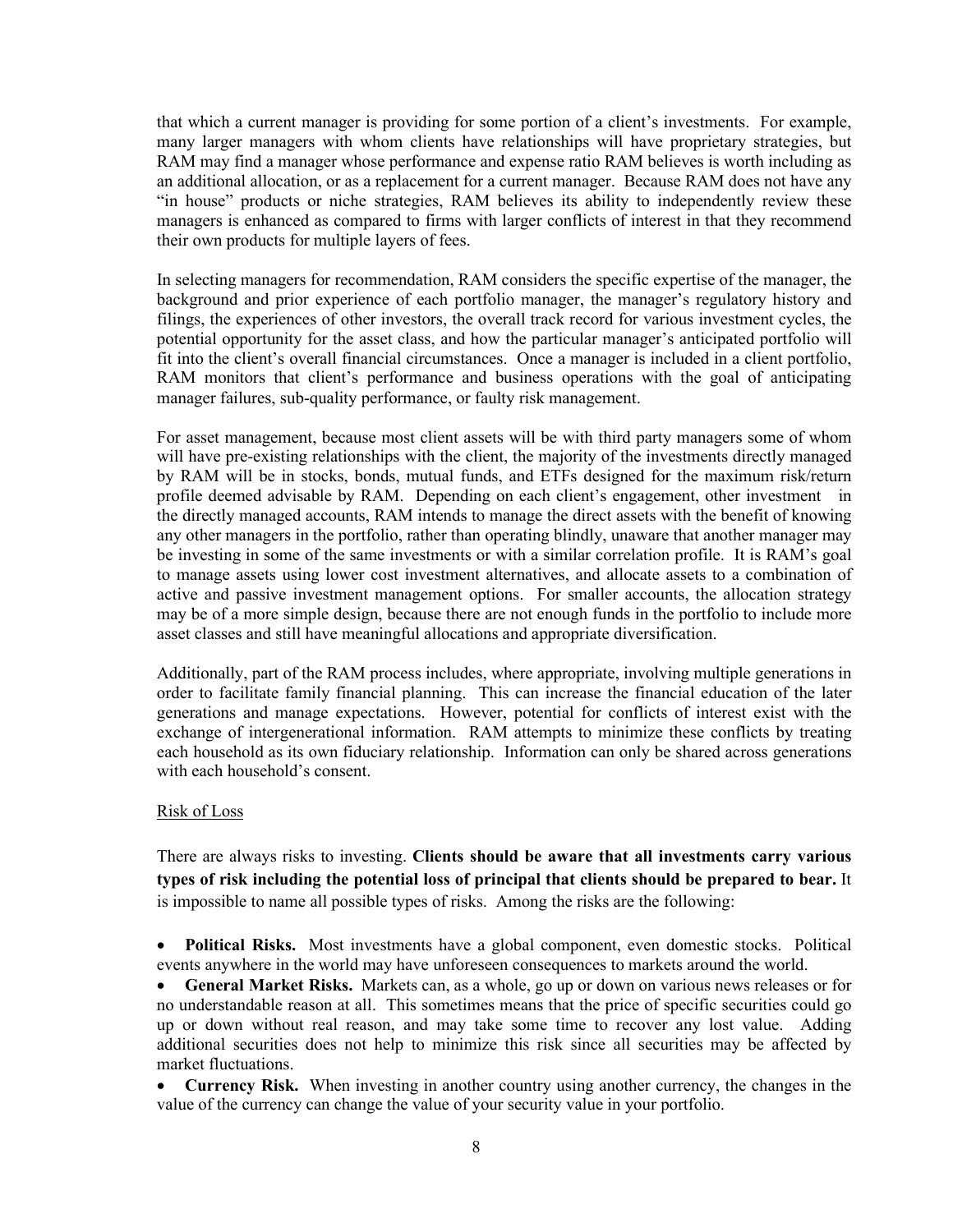• **Regulatory Risk.** Changes in laws and regulations from any government can change the value of a given company and its accompanying securities. Certain industries are more susceptible to government regulation. Changes in zoning, tax structure or laws impact the return on these investments.

• **Tax Risks Related to Short Term Trading**: Clients should note that RAM may engage in short-term trading transactions. These transactions may result in short term gains or losses for federal and state tax purposes, which may be taxed at a higher rate than long term strategies. RAM endeavors to invest client assets in a tax efficient manner, but all clients are advised to consult with their tax professionals regarding the transactions in client accounts.

• **Purchasing Power Risk.** Purchasing power risk is the risk that your investment's value will decline as the price of goods rises (inflation). The investment's value itself does not decline, but its relative value does, which is the same thing. Inflation can happen for a variety of complex reasons, including a growing economy and a rising money supply.

• **Business Risk.** This can be thought of as certainty or uncertainty of income. Management comes under business risk. Cyclical companies (like automobile companies) have more business risk because of the less steady income stream. On the other hand, fast food chains tend to have steadier income streams and therefore, less business risk.

• **Financial Risk**. The amount of debt or leverage determines the financial risk of a company.

• **Default Risk.** This risk pertains to the ability of a company to service their debt. Ratings provided by several rating services help to identify those companies with more risk. Obligations of the U.S. government are said to be free of default risk.

• **Short Sales.** "Short sales" are a way to implement a trade in a security RAM feels is overvalued. In a "long" trade, the investor is hoping the security increases in price. Thus in a long trade, the amount of the investor's loss (without margin) is the amount paid for the security. In a short sale, the investor is hoping the security decreases in price. However, unlike a long trade where the price of the security can only go from the purchase price to zero, in a short sale, the prince of the security can go infinitely upwards. Thus in a short sale, the potential for loss is unlimited and unknown, where the potential for loss in a long trade is limited and knowable. RAM utilizes short sales only when the client's risk tolerances permit.

• **Risks specific to private placements, sub-advisors and other managers.** If we invest some of your assets with another advisor, including a private placement, there are additional risks. These include risks that the other manager is not as qualified as we believe them to be, that the investments they use are not as liquid as we would normally use in your portfolio, or that their risk management guidelines are more liberal than we would normally employ.

• **Information Risk.** All investment professionals rely on research in order to make conclusions about investment options. This research is always a mix of both internal (proprietary) and external (provided by third parties) data and analyses. Even an adviser who says they rely solely on proprietary research must still collect data from third parties. This data, or outside research is chosen for its perceived reliability, but there is no guarantee that the data or research will be completely accurate. Failure in data accuracy or research will translate to a compromised ability by the adviser to reach satisfactory investment conclusions.

• **Small Companies.** Some investment opportunities in the marketplace involve smaller issuers. These companies may be starting up, or are historically small. While these companies sometimes have potential for outsized returns, they also have the potential for losses because the reasons the company is small are also risks to the company's future. For example, a company's management may lack experience, or the company's capital for growth may be restricted. These small companies also tend to trade less frequently that larger companies, which can add to the risks associated with their securities because the ability to sell them at an appropriate price may be limited as compared to the markets as a whole. Not only do these companies have investment risk, if a client is invested in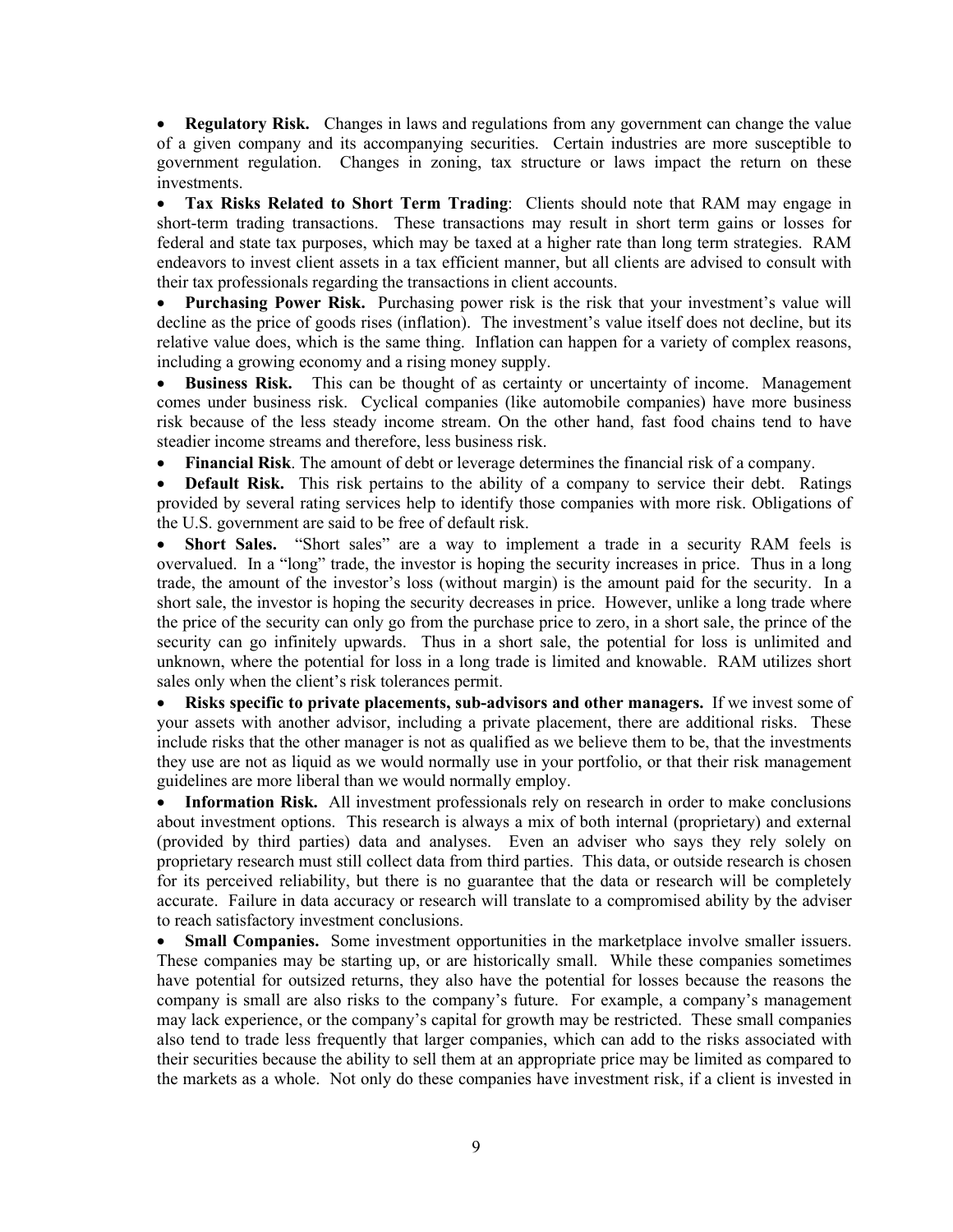such small companies and requests immediate or short term liquidity, these securities may require a significant discount to value in order to be sold in a shorter time frame.

• **Concentration Risk**. While RAM selects individual securities, including mutual funds, for client portfolios based on an individualized assessment of each security, this evaluation comes without an overlay of general economic or sector specific issue analysis. This means that a client's equity portfolio may be concentrated in a specific sector, geography, or sub-sector (among other types of potential concentrations), so that if an unexpected event occurs that affects that specific sector or geography, for example, the client's equity portfolio may be affected negatively, including significant losses.

• **Transition Risk.** As assets are transitioned from a client's prior advisers to RAM there may be securities and other investments that do not fit within the asset allocation strategy selected for the client. Accordingly, these investments will need to be sold in order to reposition the portfolio into the asset allocation strategy selected by RAM. However, this transition process may take some time to accomplish. Some investments may not be unwound for a lengthy period of time for a variety of reasons that may include unwarranted low share prices, restrictions on trading, contractual restrictions on liquidity, or market-related liquidity concerns. In some cases, there may be securities or investments that are never able to be sold. The inability to transition a client's holdings into recommendations of RAM may adversely affect the client's account values, as RAM's recommendations may not be able to be fully implemented.

• **Restriction Risk**. Clients may at all times place reasonable restrictions on the management of their accounts. However, placing these restrictions may make managing the accounts more difficult, thus lowering the potential for returns.

• **Options.** The use of options transactions as an investment strategy involves a high level of inherent risk. Although the intent of the options-related transactions that may be implemented by RAM is to hedge against principal risk, certain of the options-related strategies (i.e., straddles, short positions, etc), may in and of themselves, produce principal volatility and/or risk. A client must be willing to accept these enhanced volatility and principal risks associated with such strategies. In light of these enhanced risks, a client may direct RAM, in writing, not to employ any or all such strategies for his/her/their/its accounts.

• **Risks Related to Investment Term & Liquidity**. Securities do not follow a straight line up in value. All securities will have periods of time when the current price of the security is not an accurate measure of its value. If you require us to liquidate your portfolio during one of these periods, you will not realize as much value as you would have had the investment had the opportunity to regain its value. Further, some investments are made with the intention of the investment appreciating over an extended period of time. Liquidating these investments prior to their intended time horizon may result in losses.

• **Excess Cash Balance Risk.** Client accounts may have cash balances in excess of \$250,000, which is the insurance limit of the Federal Deposit Insurance Corporation. For cash balances in excess of that amount, there is an enhanced risk that operation related counterparty risk related to the account custodian could cause losses in the account. We mitigate this risk by carrying cash balances in amounts either subject to protection or as limited as you, the client, directs. You may elect to participate in a "cash sweep" program through your account custodian which automatically moves excess cash from your investment account into a cash account and then invests that cash into cash based investments, such as money market funds. We do not receive compensation of any kinds for facilitating your participation in such cash sweep accounts.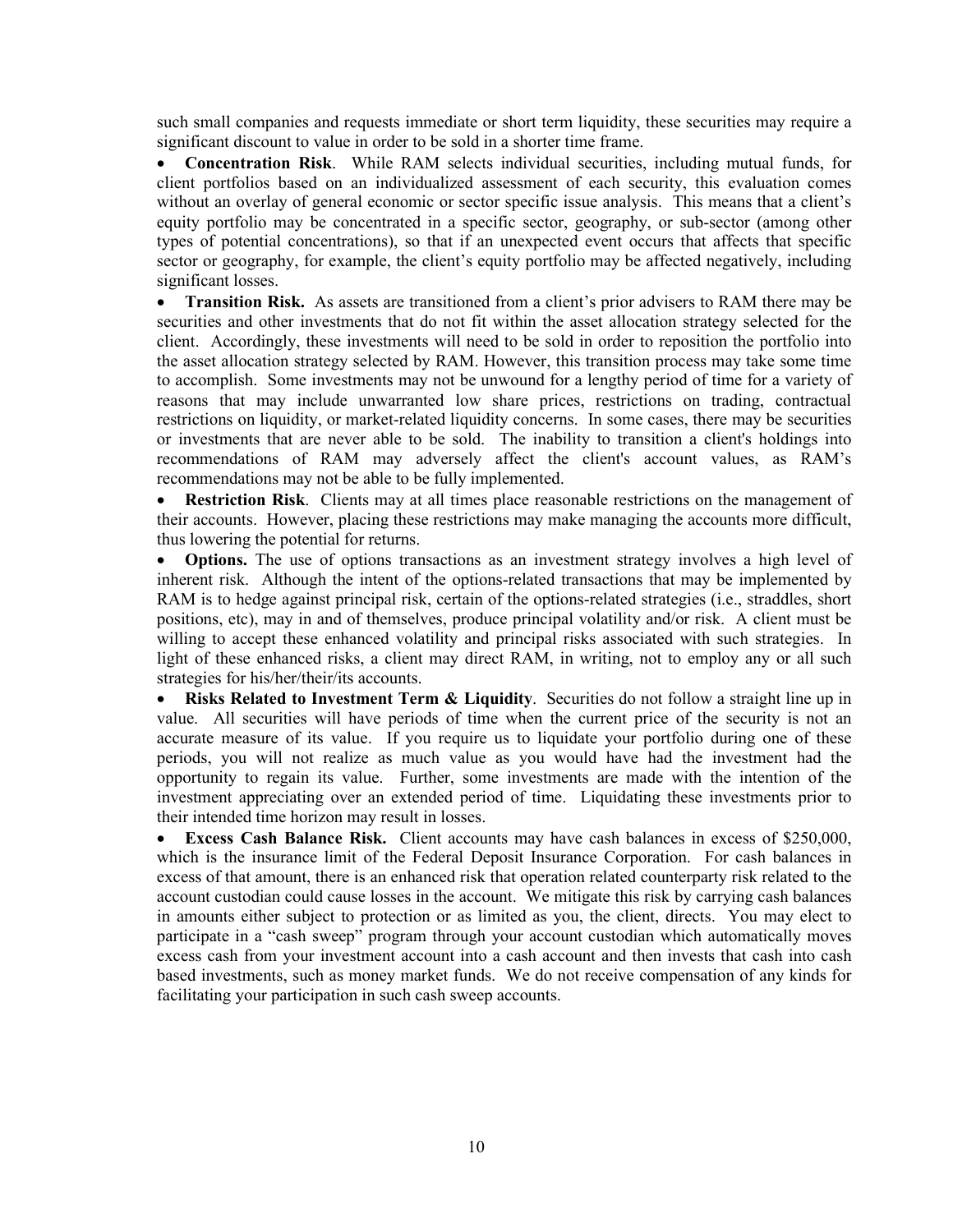### <span id="page-10-0"></span>**Item 9: Disciplinary Information**

William Masucci, the sole principal of RAM, has been involved in certain disciplinary events that may be considered material to a client's evaluation of RAM's business, even though the events took place longer than ten years ago. In fact, these events took place two decades ago. Subject to a January 22, 1999 Commission Consent Order, William Masucci was barred from association with any broker, dealer, municipal securities dealer, investment company, or investment adviser and from participation in any offering of penny stock. In January of 2006, pursuant to the SEC Administrative Proceeding Release 34-53121, the Commission concluded that it was appropriate to modify the bar against Mr. Masucci by vacating those portions of the original 1999 Order, to the extent that it barred him from association with any investment adviser or investment company. Mr. Masucci has recently updated his examination credentials by passing the Series 65 and his registration was approved by the State of New York under their new Investment Adviser Representative regulation that took effect in 2021.

For all the information regarding Mr. Masucci, we encourage you to independently view his background on the Investment Adviser Public Disclosure website at [www.adviserinfo.sec.gov](http://www.adviserinfo.sec.gov/) and FINRA's BrokerCheck website at [www.finra.org/brokercheck.](http://www.finra.org/brokercheck) For the IAPD website, select Investment Adviser Search from the left navigation menu, then select the option for Investment Adviser Representative and enter **1267408** in the field labeled "Individual CRD Number".

# <span id="page-10-1"></span>**Item 10: Other Financial Industry Activities and Affiliations**

#### **A. Broker-dealer**

Neither the principal of RAM, nor any related persons are registered, or have an application pending to register, as a broker dealer or as an associated person of the foregoing entities.

#### **B. Futures Commission Merchant/Commodity Trading Advisor**

Neither the principal of RAM, nor any related persons are registered, or have an application pending to register, as a futures commission merchant, commodity pool operator, a commodity trading advisor, or an associated person of the foregoing entities.

#### **C. Relationship with Related Persons**

This item is not applicable.

#### **D. Recommendations of Other Advisers**

RAM may at times recommend unrelated, third party investment managers or professionals who have a greater expertise in certain disciplines when appropriate for the client. We do not receive any compensation from the unrelated, third party investment managers or professionals, nor do we charge any additional fee to our clients for the recommendation to selection of third party investment managers or professionals.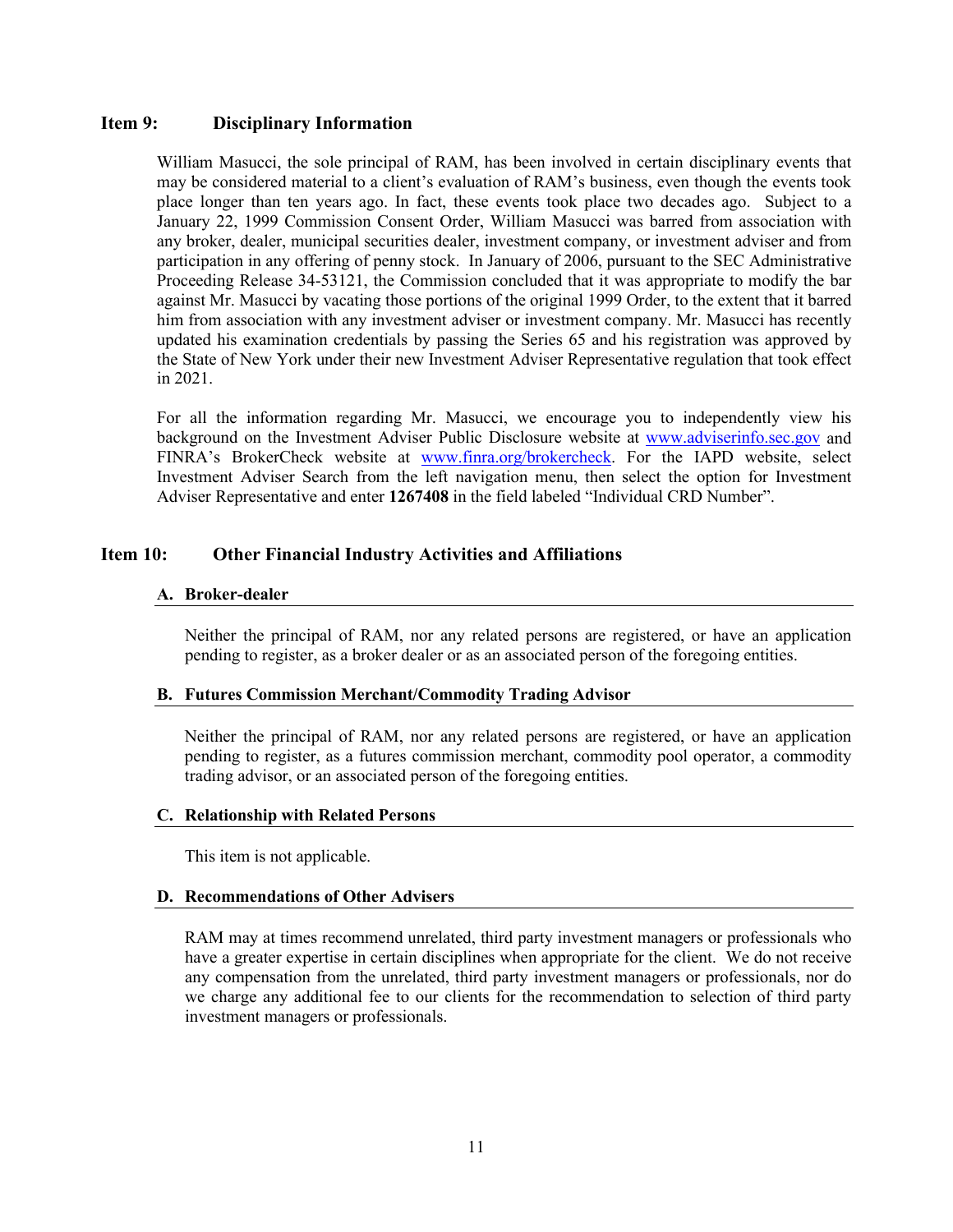# <span id="page-11-0"></span>**Item 11: Code of Ethics, Participation or Interest in Client Transactions and Personal Trading**

A. A copy of our Code of Ethics is available upon request. Our Code of Ethics includes discussions of our fiduciary duty to clients, political contributions, gifts and entertainment.

B. Not applicable. RAM does not recommend to clients that they invest in any security in which RAM or any principal thereof has any financial interest.

C. Mr. Masucci may at some point recommend, and choose to invest in a security in his personal account that is already in, or being considered for, a client account. Mr. Masucci will not place personal trades before client trades in the same security. As most clients will be invested through third party managers, this would occur on a limited basis, if at all.

D. Mr. Masucci may at some point choose to invest in a security in his personal account at the same time that security is being traded for or being considered for, a client account. Mr. Masucci will not place personal trades before client trades in the same security at the same time. As most clients will be invested through third party managers, this would occur on a limited basis, if at all.

#### <span id="page-11-1"></span>**Item 12: Brokerage Practices**

#### **A. Recommendation of Broker-Dealer**

RAM does require or encourage clients to place assets with RAM, and therefore does not select and/or recommend broker-dealers to clients.

For assets managed directly by RAM, RAM will allow directed brokerage arrangements (when a client requires that account transactions be effected through a specific broker-dealer). In such client directed arrangements, the client will negotiate terms and arrangements for their account with that broker-dealer, and RAM will not seek better execution services or prices from other broker-dealers or be able to "batch" the client's transactions for execution through other broker-dealers with orders for other accounts managed by RAM. As a result, client may pay higher commissions or other transaction costs or greater spreads, or receive less favorable net prices, on transactions for the account than would otherwise be the case.

All assets managed by RAM are currently held in custody by UBS Financial Services.

## <span id="page-11-2"></span>**Item 13: Review of Accounts**

All client profiles will be managed on an ongoing basis, with formal reviews with the client on at least an annual basis. However, it is expected that market conditions, changes in a particular client's account, or changes to a client's circumstances will trigger a review of accounts.

The annual report in writing provided by RAM is intended to review asset allocation. All clients will receive statements and confirmations of trades directly from their custodians. Please refer to Item 15 regarding Custody.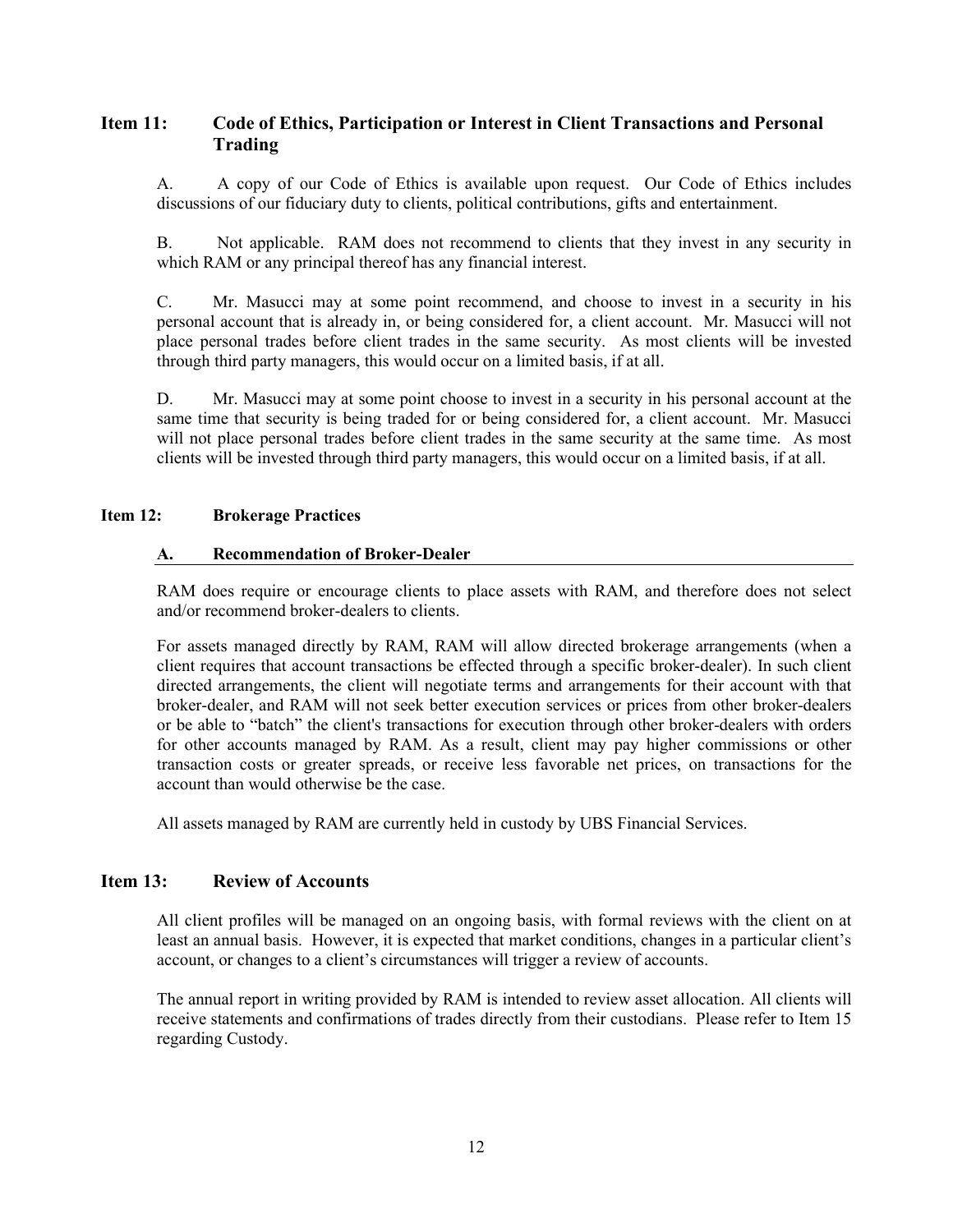#### <span id="page-12-0"></span>**Item 14: Client Referrals and Other Compensation**

#### **A. Economic Benefit Provided by Third Parties for Advice Rendered to Client.**

This item is not applicable, as RAM is not provided any economic benefit by third parties for providing services to clients.

#### **B. Compensation to Non-Advisory Personnel for Client Referrals.**

RAM does not directly or indirectly compensate any person who is not advisory personnel for client referrals.

#### <span id="page-12-1"></span>**Item 15: Custody**

RAM does not have custody of client funds.

#### <span id="page-12-2"></span>**Item 16: Investment Discretion**

RAM does not typically manage clients' assets directly, but may do so if RAM believes the client does not need multiple money managers. In these limited circumstances, RAM will manage client assets on either a "discretionary" or "non-discretionary" basis. When RAM is engaged to provide asset management services on a discretionary basis, we will monitor your accounts to ensure that they are meeting your asset allocation requirements. If any changes are needed to your investments, we will make those changes. These changes may involve, but are not limited to, selling a security or group of investments, keeping proceeds in cash, and hiring or firing outside managers. You may at any time place restrictions on the types of investments we may use on your behalf, or on the allocations to each security type. You will also receive statements at least quarterly from your account custodian. Clients engaging us on a discretionary basis will be asked to execute a Limited Power of Attorney (granting us the discretionary authority over the client accounts) as well as an Investment Management Agreement that outlines the responsibilities of both the client and RAM.

For clients who engage RAM on a non-discretionary basis, while we will continue an ongoing relationship with each client, being involved in various stages of their lives and decisions to be made, we will seek specific approval of changes to client accounts before any changes are made. Clients can always make deposits or withdrawals in their accounts at any time. Clients will be responsible for executing an Investment Management Agreement that outlines the responsibilities of both the client and RAM.

#### <span id="page-12-3"></span>**Item 17: Voting Client Securities**

Copies of our Proxy Voting Policies are available upon request.

From time to time, shareholders of stocks, mutual funds, exchange traded funds or other securities may be permitted to vote on various types of corporate actions. Examples of these actions include mergers, tender offers, or board elections. Clients are required to vote proxies related to their investments, or to choose not to vote their proxies. RAM will not accept authority to vote client securities. Clients will receive their proxies directly from the custodian for the client account. Upon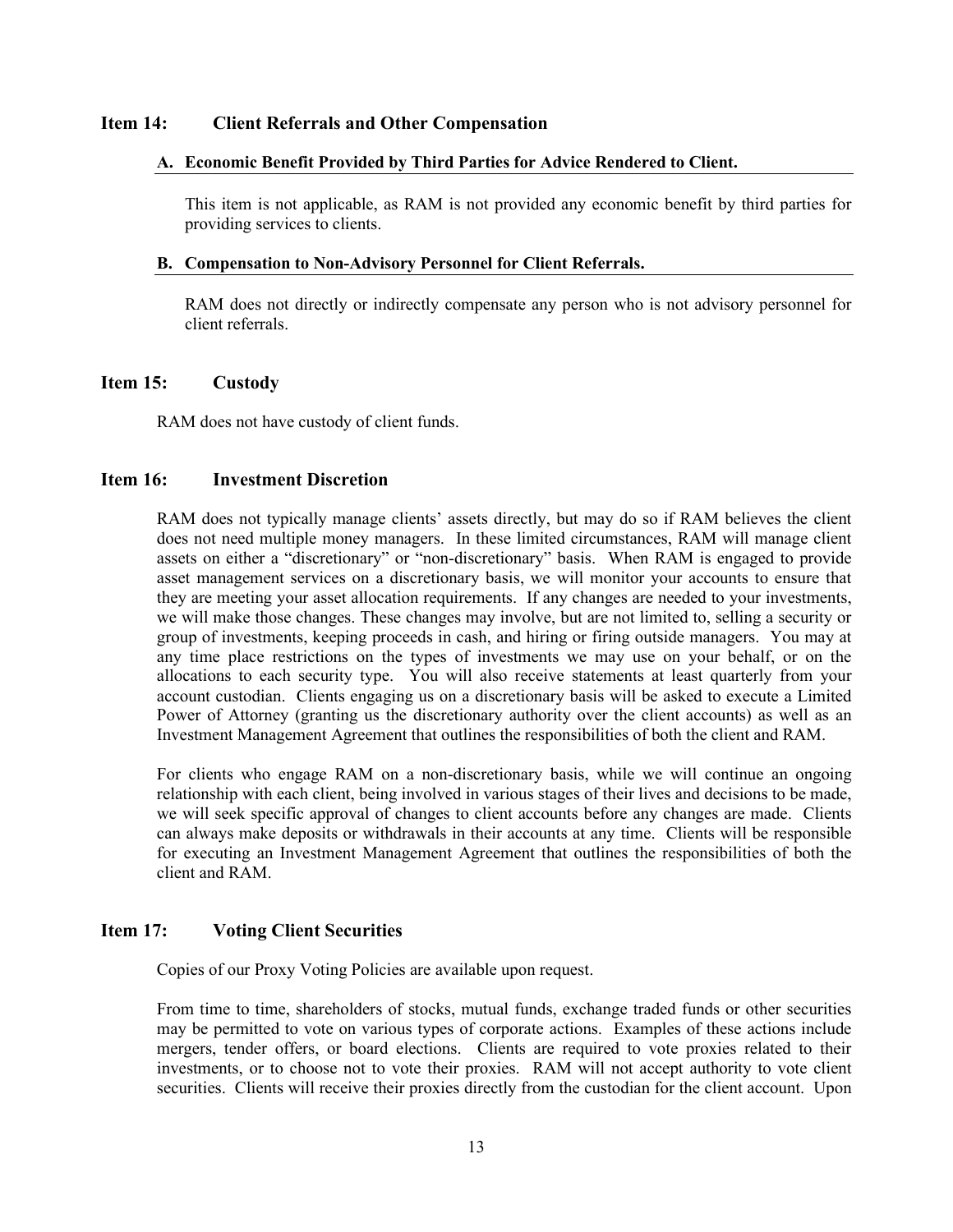a client's request, RAM will give clients advice on how to vote proxies, but it is the responsibility of the client and the outside managers to vote client securities.

# <span id="page-13-0"></span>**Item 18: Financial Information**

RAM does not require the prepayment of fees more than six (6) months or more in advance and therefore has not provided a balance sheet with this brochure.

There are no material financial circumstances or conditions that would reasonably be expected to impair our ability to meet our contractual obligations to our clients.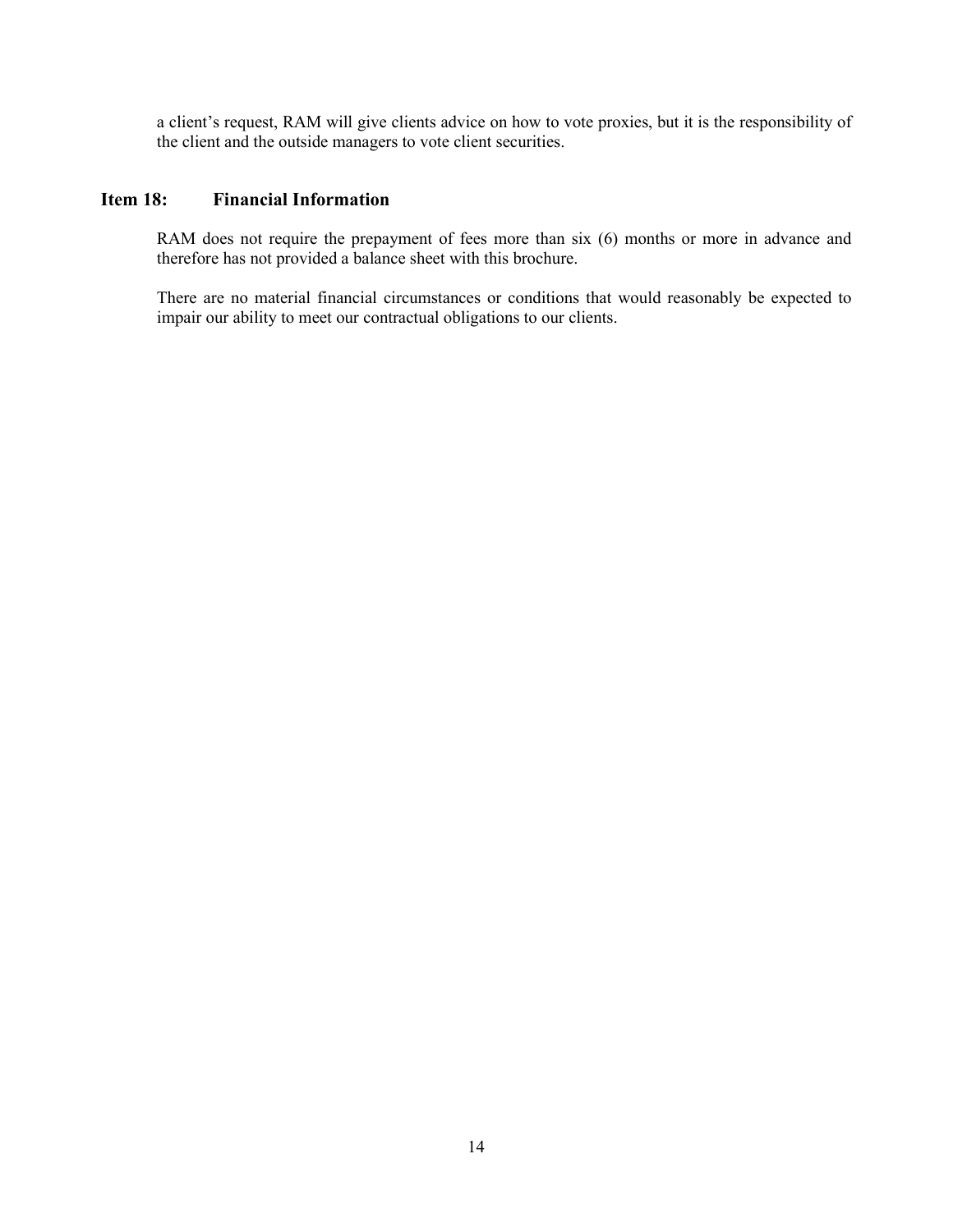**FORM ADV PART 2B**



William Masucci ROYALE ASSET MANAGEMENT LLC

2980 East Avenue Rochester, NY 14610

585-737-5381

**February 15, 2022**

**This Brochure Supplement provides information about William Masucci that supplements Royale Asset Management LLC Brochure. You should have received a copy of that Brochure. Please contact William Masucci at the number above if you did not receive Royale Asset Management LLC's Brochure or if you have any questions about the contents of this supplement.** 

**Additional information about William Masucci is available on the SEC's website at [www.adviserinfo.sec.gov.](http://www.adviserinfo.sec.gov/)**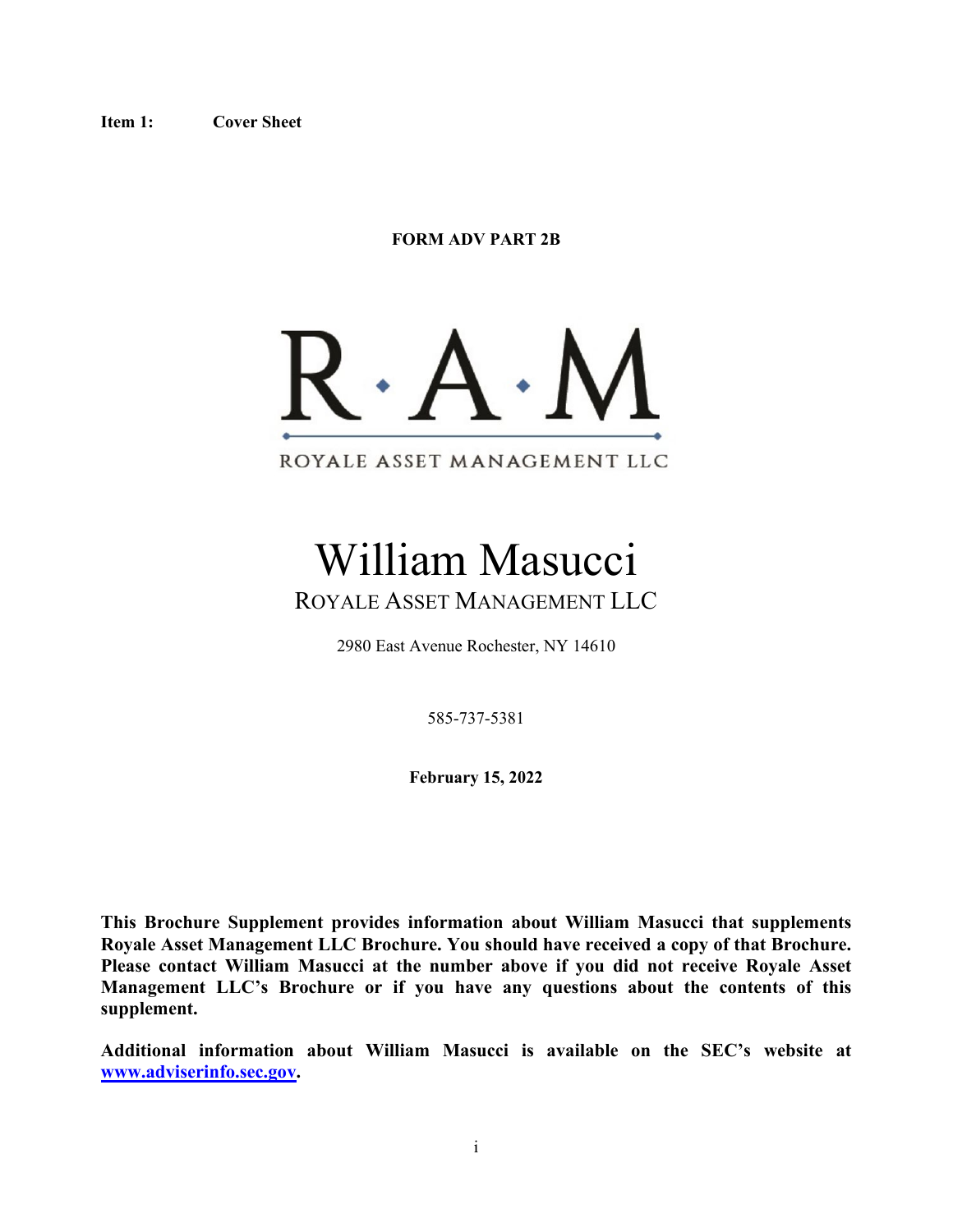#### **Item 2: Educational Background and Business Experience**

# **William Masucci Born: 1960**

#### **EDUCATION:**

University of Pennsylvania – The Wharton School of Business Securities Industry Association Securities Industry Institute Program, 1998

St. John Fisher College B.S. in Business Administration and Management, 1982

#### **BUSINESS EXPERIENCE:**

Royale Asset Management LLC Managing Member, 11/2015 - Present

Large Single Family Office CEO/CFO, 09/2000 – 11/2015

#### **Item 3: Disciplinary Information**

Registered investment advisers are required to disclose all material facts regarding any legal or disciplinary events that would be material to your evaluation of each supervised person providing investment advice.

William Masucci, the sole principal of RAM, has been involved in certain disciplinary events that may be considered material to a client's evaluation of RAM's business, even though the events took place longer than ten years ago. Subject to a January 22, 1999 Commission Consent Order, William Masucci was barred from association with any broker, dealer, municipal securities dealer, investment company, or investment adviser and from participation in any offering of penny stock. In January of 2006, pursuant to the SEC Administrative Proceeding Release 34-53121, the Commission concluded that it was appropriate to modify the bar against Mr. Masucci by vacating those portions of the original 1999 Order, to the extent that it barred him from association with any investment adviser or investment company.

Mr. Masucci has recently updated his examination credentials by passing the Series 65 and his registration was approved by the State of New York under their new Investment Adviser Representative regulation that took effect in 2021.

For all the information regarding Mr. Masucci, we encourage you to independently view his background on the Investment Adviser Public Disclosure website at [www.adviserinfo.sec.gov](http://www.adviserinfo.sec.gov/) and FINRA's BrokerCheck website at [www.finra.org/brokercheck.](http://www.finra.org/brokercheck) For the IAPD website, select Investment Adviser Search from the left navigation menu, then select the option for Investment Adviser Representative and enter **1267408** in the field labeled "Individual CRD Number".

#### **Item 4: Other Business Activities**

Mr. Masucci does not engage in any other investment‐related business or occupation.